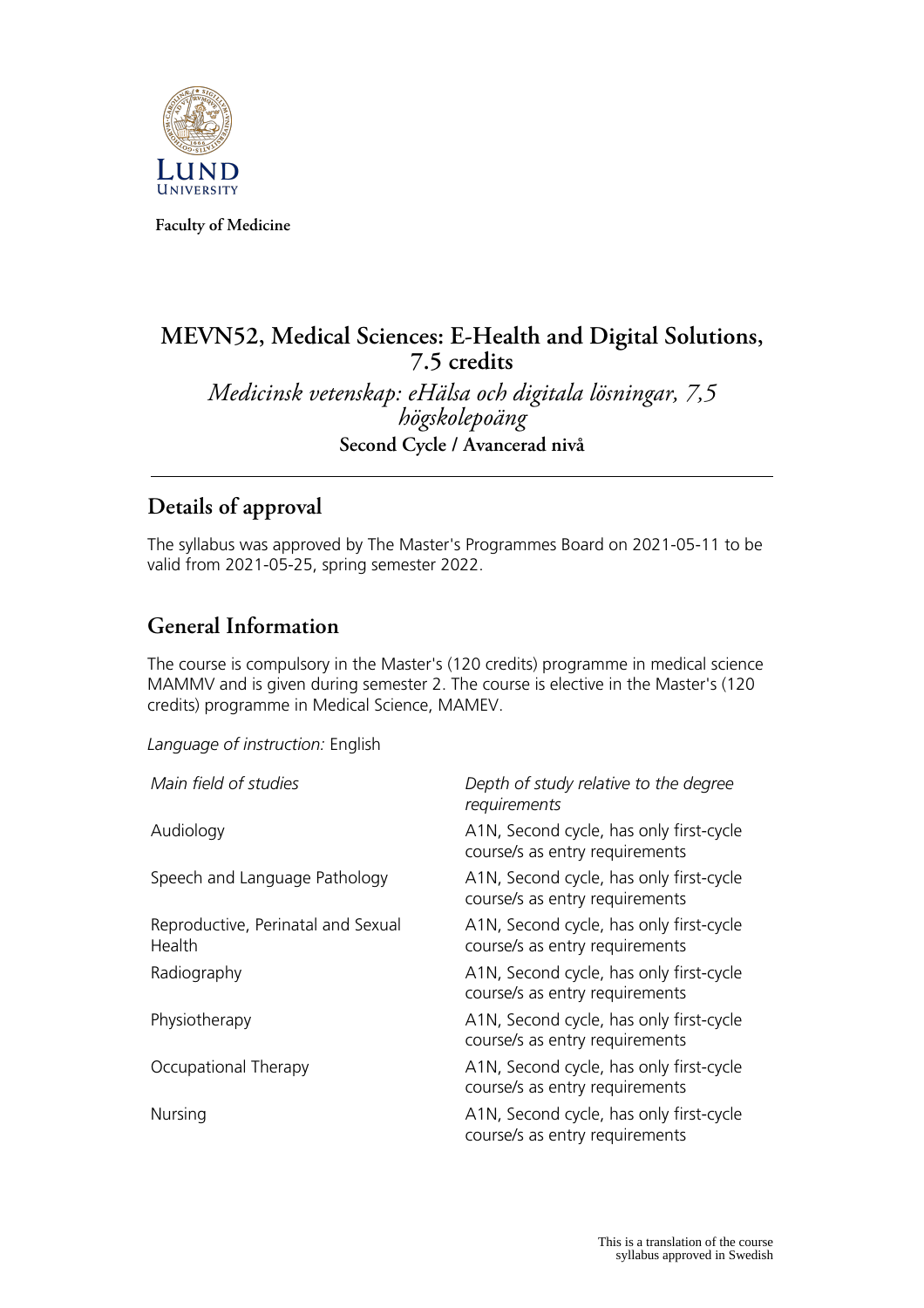## **Learning outcomes**

#### **Knowledge and understanding**

On completion of the course, the students shall be able to:

• give an account of and justify how digital tools can be used to strengthen individuals' own resources to health

#### **Competence and skills**

On completion of the course, the students shall be able to:

- identify tools for e-health and justify how these can be applied in different spheres of activity and in relation to different issues relevant for the own main field of study,
- compare different methods and models for development and implementation of health-related digital interventions
- revise an evidence-based intervention to an e-health intervention or analyse an existing evidence-based e-health interventions with relevance for the own main field of study
- Discuss and argue for how an evidence-based intervention can be implemented in health care by applying models and methods for e-health.

#### **Judgement and approach**

On completion of the course, the students shall be able to:

- reflect on the responsibility and role of the own profession in the implementation of health-related interventions carried out with digital tools
- evaluate ethical challenges that can arise in relation to e-health and digital tools

### **Course content**

The course brings up different definitions and models for e-health and how digital tools can be used to plan, carry out and evaluate e-health interventions on individual, group and population levels. The course also includes existing and potential fields of use for e-health and digital tools and the planning of an e-health intervention in one's own main field of study. The course also includes ethical aspects and challenges that arise when interventions based on digital tools are implemented. Relevant legislation is also included.

## **Course design**

The course is implemented both through web-based learning activities (more than 50%) and learning activities requiring attendance at the course location. The implementation of the course is based on the student's active search for knowledge, problem-solving, reflection and critical analysis. The study methods consist of independent study, group work, seminars and lectures. Activities requiring compulsory attendance are indicated in the course schedule.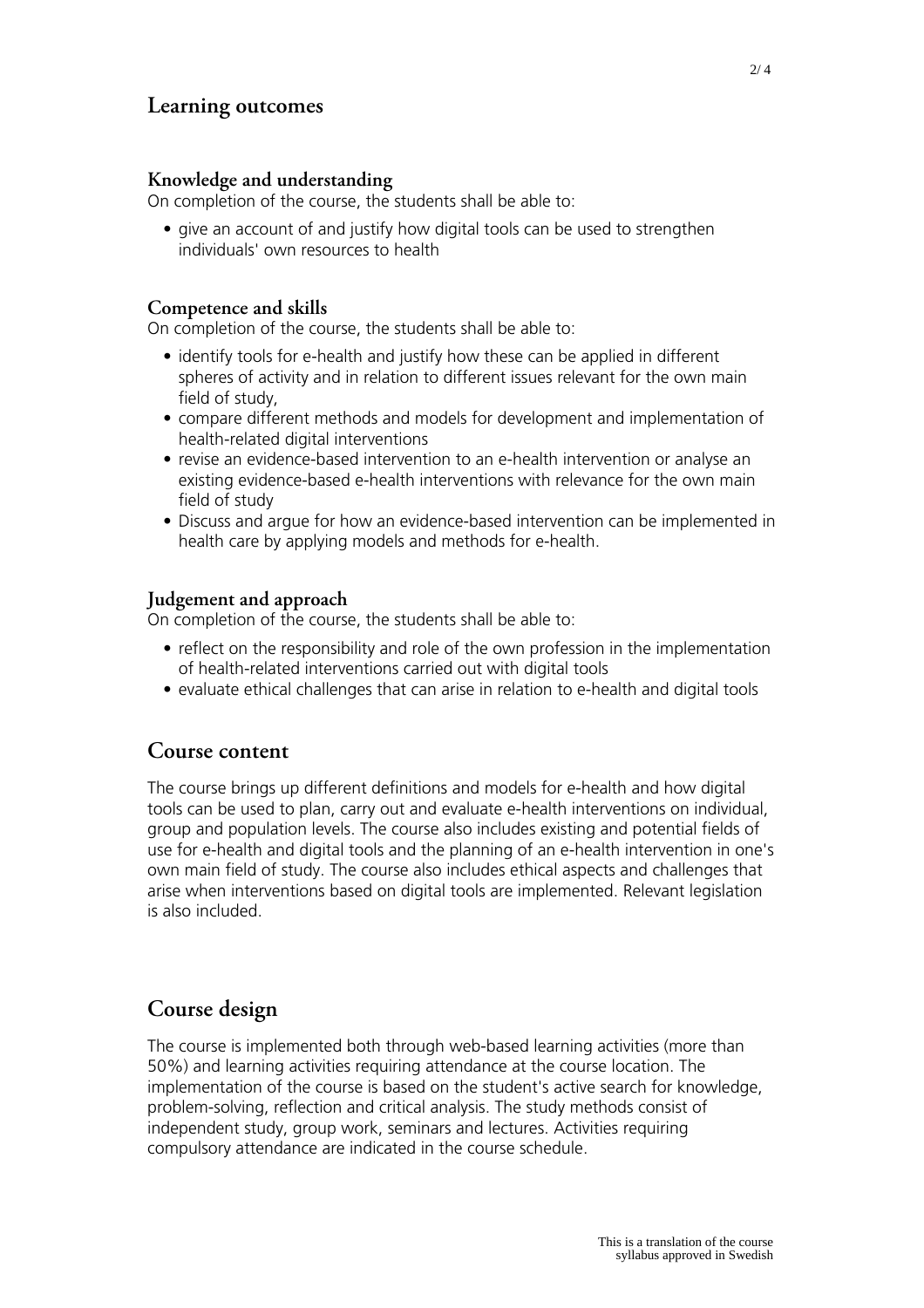### **Assessment**

**Models and methods for e-health 1.5 credits:** The assignment should be based on respective main field of study. It should contain reports of definitions and models for e-health, a comparison of different methods for the implementation of e-health and a reflection of how different methods for e-health and digital tools can be used to strengthen individuals' own resources to independence and participation. Written assignment.

**Evidence-based e-health 4 credits:** The assignment should present a plan for how an intervention, relevant for respective main field of study, can be implemented as a digital (e-health -) intervention, or that the plan is based on an already existing digital intervention that is developed to an e-health intervention. In both cases, methods and models for e-health should be applied. Proposals for evaluation of interventions are to be included and ethical aspects considered. Oral presentation and written report.

**Course portfolio 2 credits:** Active participation in discussions and seminars, peer review and a reflection paper.

If there are special reasons, other forms of assessment may apply.

The examiner, in consultation with Disability Support Services, may deviate from the regular form of examination in order to provide a permanently disabled student with a form of examination equivalent to that of a student without a disability.

*Subcourses that are part of this course can be found in an appendix at the end of this document.*

### **Grades**

Marking scale: Fail, Pass, Pass with distinction.

For a grade of Pass, the student must have been awarded this grade for all assessed components. For a grade of Pass with distinction in the whole course, the grade Pass with distinction on the test parts is also required for Models and methods for e-health 1.5 credits and Evidence-based e-health 4 credits.

## **Entry requirements**

To be admitted to the course, students must, in addition to general entry requirements for higher education, have a Bachelor's degree in Occupational Therapy, Audiology, Physiotherapy, Speech and Language Pathology, Diagnostic Radiology Nursing or Nursing (180 credits), or a professional qualification in Occupational Therapy, Audiology, Physiotherapy, Language and Speech Pathology, Diagnostic Radiology Nursing or Nursing (180 credits). English proficiency equivalent to a Pass in English 6/English B from Swedish upper secondary school.